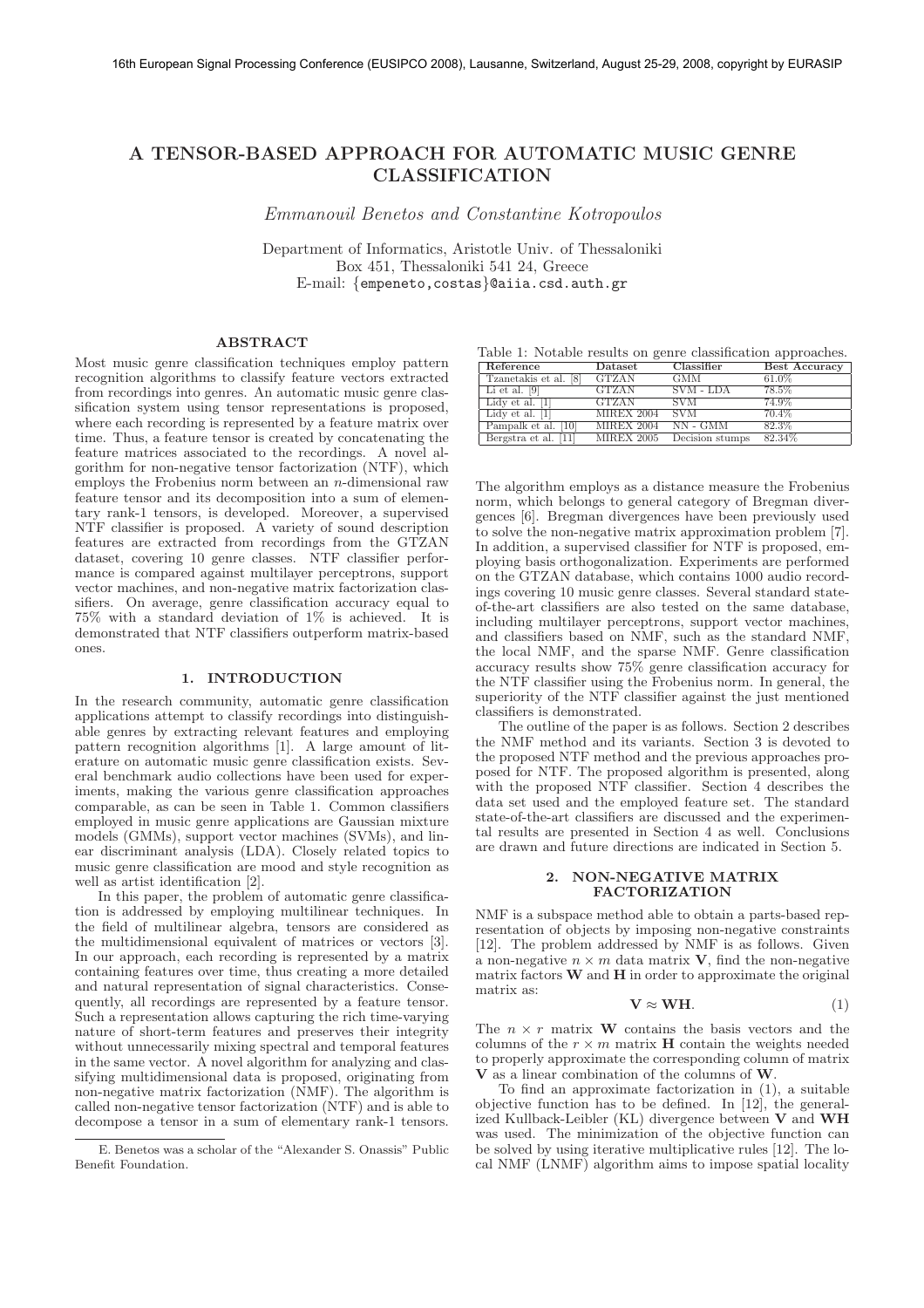in the solution and consequently to reveal local features in the data matrix  $V$  [13]. The sparse NMF (SNMF) method is inspired by sparse coding, aiming to impose constraints that can reveal local sparse features in  $V$  [14]. It should be noted that the performance of the SNMF algorithm depends upon the choice of sparseness parameter. In [7], a more general view of the NMF is provided under the socalled non-negative matrix approximation (NNMA). Instead of minimizing a single objective function, Sra et al. propose the minimization of Bregman divergences (cf. Section 3.2).

## **3. NON-NEGATIVE TENSOR FACTORIZATION**

## **3.1 Tensor Definition**

In the field of multilinear algebra, tensors are considered as multidimensional generalizations of matrices and vectors [3]. A higher-order real-valued tensor of *n* dimensions is defined over the vector space  $\mathbb{R}^{I_1 \times \cdots I_n}$ ,  $I_i \in \mathbb{Z}$ ,  $i = 1, \ldots, n$  and is represented by  $\mathcal{A}$ . Each element of tensor  $\mathcal A$  is addressed by  $n$  indices,  $A_{i_1 i_2 \ldots i_n}$ . Basic operations can be defined on tensors. The symbol  $\times_n$  stands for the *n*-mode product between a tensor and a matrix  $[3]$ . For example, the *n*-mode product between a tensor  $A \in \mathbb{R}^{I_1 \times I_2 \times I_3}$  and a matrix  $\mathbf{B} \in \mathbb{R}^{I_2 \times J}$  is represented by a tensor  $(\mathcal{A} \times_2 \mathbf{B}) \in \mathbb{R}^{I_1 \times J \times I_3}$ .

#### **3.2 Bregman Divergences**

Bregman divergences were proposed by Bregman in 1967 [6]. They are defined as:

$$
D_{\phi}(x, y) = \phi(x) - \phi(y) - \phi'(y)(x - y), \tag{2}
$$

where  $\phi()$  is a strictly convex function defined on a convex set  $S \subseteq \mathbb{R}$  and  $\phi'()$  denotes the first-order derivative of  $\phi()$ . Bregman divergences are non-negative [7] and their definition can be extended to tensors. For  $\phi(x) = \frac{1}{2}x^2$ ,  $D_{\phi}(x, y)$ corresponds to the Frobenius norm. For  $\phi(x) = x \log(x)$ , the corresponding Bregman divergence becomes the KL divergence, while for  $\phi(x) = -\log(x)$ , the resulting  $D_{\phi}(x, y)$ is the Itakura-Saito (IS) distance. Although in this paper we deal with the Frobenius norm, the proposed algorithm in Section 3.4 can handle all the aforementioned Bregman divergences.

#### **3.3 Previous Approaches**

In 2005, Shashua and Hazan proposed a generalization of the NMF algorithm for N-dimensional tensors [15] building on the previous work of Welling and Weber [16] and provided a proof of convergence. The problem was formulated as a decomposition of a tensor into a sum of k rank-1 tensors, when the Frobenius norm was used as a distance measure. Heiler and Schnörr proposed a generalization of the SNMF algorithm for 3-dimensional tensors [17]. The Frobenius norm was used as a distance measure and the algorithm was termed as sparsity-constrained NTF. Shifted NTF algorithms, which extend the shifted NMF ones, were proposed for multichannel sound separation of harmonic instruments in [18]. In 2007, Cichocki proposed algorithms for 3-dimensional NTF using alpha and beta divergences [19]. It should be noted that this model cannot be generalized to higher-dimensional tensors or degenerate to the NMF model in the two-dimensional case.

#### **3.4 Proposed NTF Algorithm**

We aim at creating a generalized algorithm for  $n$ -dimensional tensors, which can degenerate to the NMF algorithm for  $n = 2$ . Our work is inspired by Shashua and Hazan's work [15], which can be applied to  $n$ -dimensional tensors and degenerates to NMF when  $n = 2$ . Therefore, the goal of NTF

is to decompose a tensor  $V \in \mathbb{R}^{I_1 \times I_2 \times \cdots \times I_n}$  into a sum of k rank-1 tensors:

$$
\mathcal{V} = \sum_{j=1}^{k} \mathbf{u}_1^j \otimes \mathbf{u}_2^j \otimes \cdots \otimes \mathbf{u}_n^j \tag{3}
$$

where  $\otimes$  stands for the Kronecker product and  $\mathbf{u}_i^j \in \mathbb{R}_+^{I_i}$ . The following minimization problem is considered using Bregman divergences:

$$
\min_{\mathbf{u}_i^j \geq 0} D_{\phi} \bigg( \sum_{j=1}^k \mathbf{u}_1^j \otimes \mathbf{u}_2^j \otimes \cdots \otimes \mathbf{u}_n^j, \mathcal{V} \bigg). \tag{4}
$$

The minimization of (4) can be achieved using auxiliary functions. For the Frobenius norm, the following multiplicative update rule is obtained for  $\mathbf{u}_i^j$ :

$$
u_{i(l)}^j \leftarrow \tilde{u}_{i(l)}^j \cdot \frac{\sum_{i_1 \dots i_{i-1} i_{i+1} \dots i_n}^{I_1 \dots I_{i-1} I_{i+1} \dots I_n} A \cdot \mathcal{V}_{i_1 \dots l \dots i_n}}{\sum_{i_1 \dots i_{i-1} i_{i+1} \dots i_n}^{I_1 \dots I_{i-1} I_{i+1} \dots I_n} A \cdot B}.\tag{5}
$$

where  $u_{i(l)}^j$  is the *l*-th element of vector  $\mathbf{u}_i^j$  for  $j = 1, \ldots, k$ ,  $i=1,\ldots,n,$   $l=1,\ldots,I_i,$   $\tilde{u}^j_{i(l)}$  is the  $l$ -th element of vector  $\mathbf{u}^j_i$ before updating,  $A = u_{1(i_1)}^j \dots u_{i-1(i_{i-1})}^j u_{i+1(i_{i+1})}^j \dots u_{n(i_n)}^j$ and  $B = \sum_{m=1}^{k} u_{1(i_1)}^m \dots \tilde{u}_{i(l)}^m \dots u_{n(i_n)}^m$ . The indices on A and B are suppressed for notation simplicity. The proof of (5) is omitted.

In order to apply the aforementioned NTF algorithms for an *n*-dimensional tensor  $V$ , *n* matrices  $U_i$ ,  $i = 1, \ldots, n$ , should be created with dimensions  $I_i \times k$ . Matrices  $\mathbf{U}_i$  are initialized using random numbers between 0 and 1. The update rule (5) is applied to each matrix  $U_i$ , for  $j = 1, ..., k$ and  $l = 1, \ldots, I_i$ .

Although MATLAB implementations of NTF are available  $[20, 2\overline{1}]$  we preferred to implement our NTF from first principles in order to fully control the procedure. More advanced optimization techniques, such as the projected gradient method or the fixed point alternating least squares [21], did not offer a higher classification accuracy.

#### **3.5 Proposed 3D-NTF Classifier**

The novel NTF classifier for 3-dimensional tensors extends the NMF classifier proposed in [22], where each class was trained separately and the test data are projected onto an orthogonalized basis. The proposed 3D NTF classifier considers a tensor  $\mathcal{V} \in \mathbb{R}^{I_1 \times I_2 \times I_3}$ , where  $I_1$  is the data dimension,  $I_2$ ,  $I_3$  are the feature dimensions, and C is the number of classes. Let  $\circledcirc$  stand for the Khatri-Rao product (columnwise tensor product). The classifier is defined as follows:

1. Perform training on each class separately:

$$
\mathcal{V}_{\xi} = \sum_{j=1}^{k} \mathbf{u}_1^j \otimes \mathbf{u}_2^j \otimes \mathbf{u}_3^j = (\mathbf{U}_{2(\xi)} \circledcirc \mathbf{U}_{3(\xi)}) \times_3 \mathbf{U}_{1(\xi)}, \tag{6}
$$

where  $\xi = 1, \ldots, C$  and  $\mathbf{U}_{1(\xi)}$  is a  $I_{1(\xi)} \times k$  matrix, with  $I_{1(\xi)}$  being the number of training data for class  $\xi$ . Matrix  $\mathbf{U}_{2(\xi)}$  has dimensions  $I_2 \times k$  and matrix  $\mathbf{U}_{3(\xi)}$  has dimensions  $I_3 \times k$ . Matrices  $\mathbf{U}_{1(\xi)}$ ,  $\mathbf{U}_{2(\xi)}$ , and  $\mathbf{U}_{3(\xi)}$  are created by concatenating the respective vectors  $\mathbf{u}_1^j$ ,  $\mathbf{u}_2^j$ , and  $\mathbf{u}_3^j$ . Thus,  $(\mathbf{U}_{2(\xi)} \circledcirc \mathbf{U}_{3(\xi)})$  is a  $I_2 \times I_3 \times k$  tensor.

2. Convert (6) into matrix unfoldings [3]:

$$
\mathbf{V}_{\xi} = (\mathbf{U}_{2(\xi)} \odot \mathbf{U}_{3(\xi)}) \cdot \mathbf{U}_{1(\xi)}^{T}.
$$
 (7)

Where  $\odot$  stands for the column-wise Kronecker product. Thus,  $(\mathbf{U}_{2(\xi)} \odot \mathbf{U}_{3(\xi)})$  has dimensions  $I_2I_3 \times k$ , while matrix  $\mathbf{V}_{\xi}$  has dimensions  $I_2I_3 \times I_{1(\xi)}$ .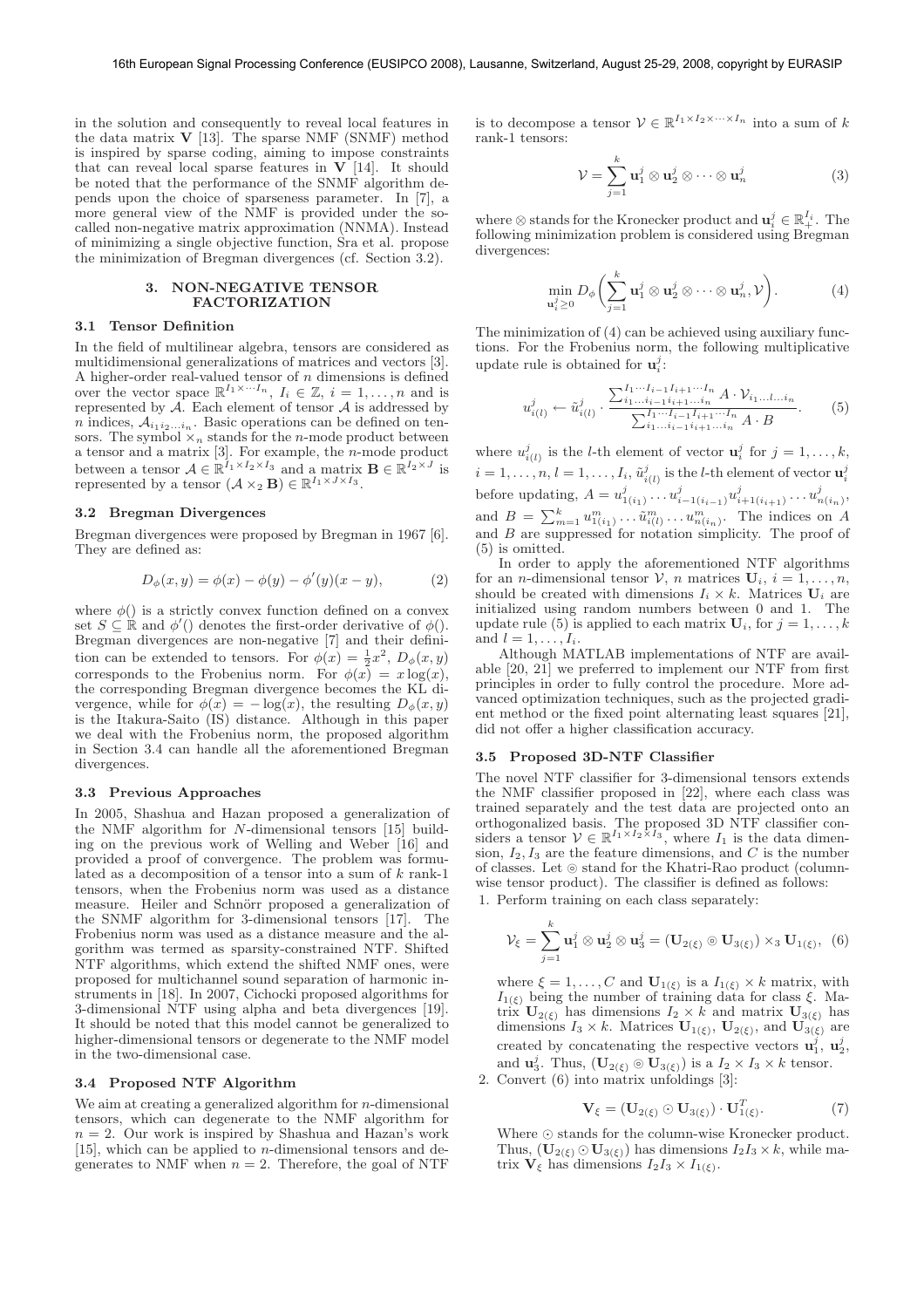3. Perform QR decomposition on basis matrix  $(\mathbf{U}_{2(\xi)})$  $\mathbf{U}_{3(\xi)}$ ):

$$
(\mathbf{U}_{2(\xi)} \odot \mathbf{U}_{3(\xi)}) = \mathbf{Q}_{\xi} \cdot \mathbf{R}_{\xi}
$$
 (8)

where  $\mathbf{Q}_{\xi}$  is a  $I_2I_3 \times k$  column-orthogonal matrix (i.e.  $\mathbf{Q}_{\xi}^{T} \mathbf{Q}_{\xi}$  is the  $k \times k$  identity matrix)<sup>1</sup> and  $\mathbf{R}_{\xi}$  a  $k \times k$ upper triangular matrix. Store matrices  $\mathbf{Q}_{\xi}$  and  $\mathbf{H}_{\xi}$ , where  $H_{\xi} = \mathbf{R}_{\xi} \cdot \mathbf{U}_{1(\xi)}^T$ . It is worth noting that the Gram-Schmidt orthogonalization does not affect the nonnegativity of the basis matrix. It is used to calculate **correctly** the  $L_2$  norms in a non-orthogonal basis.

4. For testing, the feature matrix of dimensions  $I_2 \times I_3$   $\mathbf{V}_{test}$ is considered. The feature matrix is projected onto basis matrices of the several classes:

$$
\mathbf{h}_{test}^{\xi} = \mathbf{Q}_{\xi}^{T} \cdot \mathbf{V}_{test}.
$$
 (9)

Vector  $\mathbf{h}_{test}^{\xi}$  has length k.

5. For each class, vector  $\mathbf{h}^{\xi}_{test}$  is compared with each column of matrix  $\mathbf{H}_{\xi}$ , using the cosine similarity measure (CSM). The vector  $\mathbf{h}_j^{(\xi)}$  that maximizes the CSM for class  $\xi$  is calculated as a measure of similarity for the class:

$$
CSM_{\xi} = \max_{j=1,2,...,k} \left\{ \frac{\mathbf{h}_{test}^{\xi} \mathbf{h}_{j}^{(\xi)}}{\|\mathbf{h}_{test}^{\xi}\|\|\mathbf{h}_{j}^{(\xi)}\|} \right\},
$$
(10)

where  $\mathbf{h}_{j}^{(\xi)}$  is the *j*-th column of matrix  $\mathbf{H}_{\xi}$ . Finally, the class label of the test matrix  $V_{test}$  is determined by the maximum among  $CSM_{\xi}$ , i.e.:

$$
\vartheta = \arg\max_{\xi = 1, 2, \dots, C} \{CSM_{\xi}\}.
$$
 (11)

#### **4. EXPERIMENTAL PROCEDURE**

The GTZAN database was employed for genre classification experiments, containing 1000 audio recordings covering 10 music genres [8]. The following genres represented in the database are: Classical, Country, Disco, HipHop, Jazz, Rock, Blues, Reggae, Pop, and Metal. Each genre is represented by 100 recordings. All recordings are mono channel, are sampled at 22.050 Hz sampling rate, and have a duration of approximately 30 sec. Each recording is separated into 30 segments, therefore each segment has a duration of 1 sec.

In this paper, a combination of features originating from GAD classification and the MPEG-7 audio framework is explored. The complete list of extracted features is summarized in Table 2. It should be noted that for each audio frame of 10 msec duration, 24 Mel-frequency cepstral coefficients and 8 specific loudness sensation [10] coefficients are used. Except features 10-12, the 1st and 2nd moments of features computed on a frame basis, as well as their derivatives, are computed. This explains the factor 4 in Table 2. In total, 187 features are extracted for each segment. All extracted features apart from the MFCCs are non-negative, therefore they can be employed for NTF classification. For the MFCCs, their magnitude is employed. Computing the aforementioned features over time is facilitated within the NTF context. Finally, a data tensor  $V$  was created with dimensions  $1000 \times 187 \times 30$ .

In order to reduce the feature set cardinality, a suitable subset for classification has to be selected. The branch-andbound search strategy is employed for complexity reduction, using the ratio of the inter-class dispersion over the intraclass dispersion as a performance measure [5]. The feature selection algorithm is employed using the matrix unfolding

Table 2: Feature set.

| $\overline{\text{No}}$ . | Feature                                     | $#$ Values per segment |
|--------------------------|---------------------------------------------|------------------------|
| -1                       | MPEG-7 AudioPower (AP)                      | $1 \times 4 = 4$       |
| -2                       | MPEG-7 AudioFundamentalFrequency (AFF)      | $1 \times 4 = 4$       |
| -3                       | Total Loudness (TL)                         | $1 \times 4 = 4$       |
| -4                       | Specific Loudness Sensation (SONE)          | $8 \times 4 = 32$      |
| -5                       | MPEG-7 AudioSpectrumCentroid (ASC)          | $1 \times 4 = 4$       |
| $6^{\circ}$              | Spectrum Rolloff Frequency (SRF)            | $1 \times 4 = 4$       |
| -7                       | MPEG-7 AudioSpectrumSpread (ASS)            | $1 \times 4 = 4$       |
| -8                       | AudioSpectrumFlatness (ASF)                 | $4 \times 4 = 16$      |
| 9                        | Mel-frequency Cepstral Coefficients (MFCCs) | $24 \times 4 = 96$     |
| 10                       | Auto-Correlation Values (AC)                | 13                     |
| 11                       | MPEG-7 Log Attack Time (LAT)                |                        |
| 12                       | MPEG-7 Temporal Centroid (TC)               |                        |
| $\overline{1}3$          | Zero-Crossing Rate (ZCR)                    | $1 \times 4 = 4$       |
|                          | Total number of features                    | 187                    |

|  | Table 3: Classification accuracy for 80 selected features. |  |  |  |  |
|--|------------------------------------------------------------|--|--|--|--|
|--|------------------------------------------------------------|--|--|--|--|

| Classifier                   | 70%-30% Split | 90%-10% Split |
|------------------------------|---------------|---------------|
| <b>NMF</b>                   | 58.77%        | 62.00%        |
| <b>LNMF</b>                  | 64.11%        | 64.33%        |
| SNMF $1(\lambda = 0.1)$      | 57.44%        | 64.66%        |
| SNMF 2 ( $\lambda = 0.001$ ) | 57.55%        | 66.66%        |
| $\overline{\text{MLP}}$      | $65.33\%$     | 72.00%        |
| <b>SVM</b>                   | 64.00%        | 73.00%        |
| <b>NTF</b>                   | 64.66%        | $75.00\%$     |

of the data tensor [3]. Thus, from tensor  $\mathcal{V} \in \mathbb{R}^{1000 \times 187 \times 30}$ the unfolding  $\mathbf{V}_{(2)} \in \mathbb{R}^{187 \times 1000 \cdot 30}$  was created. After experimentation, 80 features were selected out of the 187. Most of the selected features belong to the class of MFCCs.

The performance of the NTF classifier is compared against that of multilayer perceptrons (MLPs), SVMs, and NMF classifiers. In particular, a 3-layered perceptron with a logistic activation function is utilized. Learning is based on the back-propagation algorithm, with learning rate equal to 0.3, for 500 training epochs, and momentum equal to 0.2. A multi-class SVM classifier with a 2nd order polynomial kernel is also used. Finally, the NMF, LNMF, and SNMF classifiers were employed. Two instances of the SNMF classifier were used with sparseness parameter equal to 0.1 and 0.001, respectively [14]. Experiments were performed using the matrix unfolding  $V_{(2)}$ .

Experiments were performed for the subset of 80 selected features. Two different training/test set splits were tested, namely 70%-30% and 90%-10%. It is worth noting that most genre classification experiments have been tested using 90%- 10% splits. Concerning the NTF classifiers, the value of parameter  $k$  is set experimentally. More specifically, it is set to 65 when 70%-30% splits are used and 62 when the 90%-10% splits are used.

The classification accuracy for the subset of 80 selected features is given in Table 3. It can be seen that the highest classification accuracy of 75.0% is achieved by the NTF classifier when the 90%-10% split is employed. It should be noted that the standard deviation of the NTF classifier accuracy is found to be 1% after 10 fold cross-validation. The classification rate outperforms that reported by Tzanetakis in  $[8]$   $(61.0\%)$  and Lidy in  $[1]$   $(74.9\%)$ , but is inferior to the rate achieved by Li [9] (78.5%). In general, the NTF classifier attains higher classification rates than those achieved by the SVM classifier. As far as the NMF classifiers are concerned, it is clear that they are inferior to the SVM, MLP, and NTF classifier. The highest rate reported by the NMF classifiers is 66.6% for the SNMF 2 classifier, which still outperforms the rate reported in [8]. Therefore, it can be deduced that the NTF classifier outperforms the corresponding NMF classifiers.

Next, the statistical significance of the differences in recognition rates between the NTF classifier and the SVM and MLP classifiers is addressed, employing the method de-

<sup>&</sup>lt;sup>1</sup>Obviously,  $\mathbf{Q}_{\xi} \mathbf{Q}_{\xi}^T$  is **not** the identity matrix.